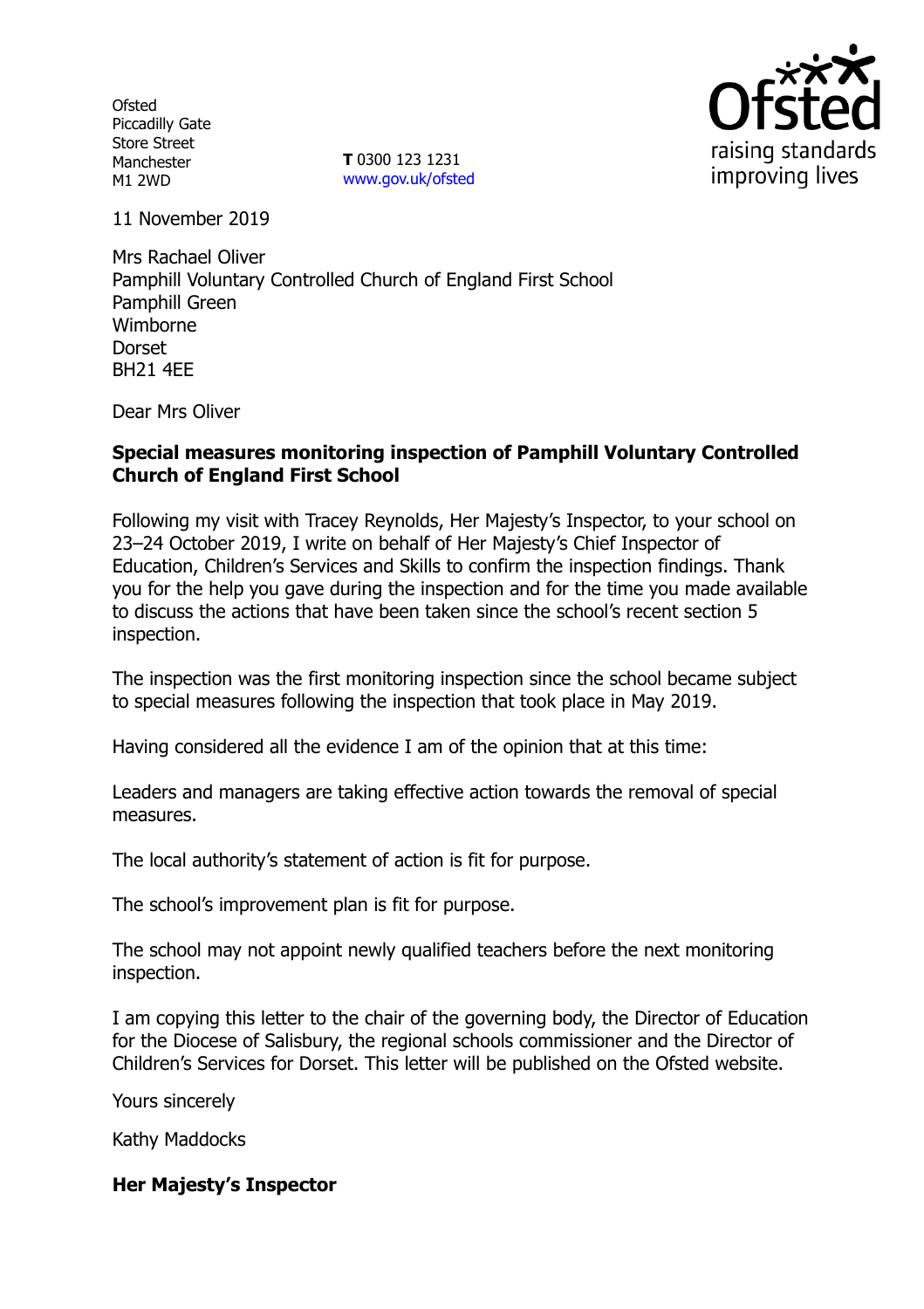

## **Annex**

# **The areas for improvement identified during the inspection that took place in May 2019**

- Rapidly improve the quality of leadership, including governance, by:
	- ensuring that the safeguarding of pupils is effective, particularly the practice of safer recruitment, safeguarding training for staff and the management of child protection cases
	- setting clear priorities for improvement which are carefully and regularly monitored and evaluated for impact by leaders, including governors
	- strengthening governance to ensure that governors carry out their roles and responsibilities to improve swiftly the quality of education and care pupils receive
	- leaders implementing a planned cycle of monitoring to check that actions taken are making a difference to pupils' learning and development
	- quickly closing the gaps in pupils' knowledge and understanding, especially for pupils in key stage 1
	- ensuring that leaders' checking of the quality of teaching, learning and assessment includes a clear focus on pupils' progress, including groups of pupils and especially pupils with special educational needs and/or disabilities
	- ensuring checks to monitor what pupils know, can do and understand are securely in place and evaluated by leaders to ensure that they are accurate
	- implementing a high-quality and structured programme of training and support to equip subject leaders with the skills needed to be highly effective
	- ensuring that staff receive high-quality guidance and support to improve their practice
	- planning a curriculum that develops pupils' skills so that they make the best possible progress across all subjects.
- Quickly improve the quality of teaching, learning and assessment and raise pupils' achievement, by ensuring that teachers:
	- assess accurately what pupils can and cannot do so that planned learning precisely meets the needs of all pupils
	- develop secure subject knowledge across all subjects, especially in the teaching of mathematics
	- raise their expectations of what pupils are able to achieve to enable pupils to make the best possible progress.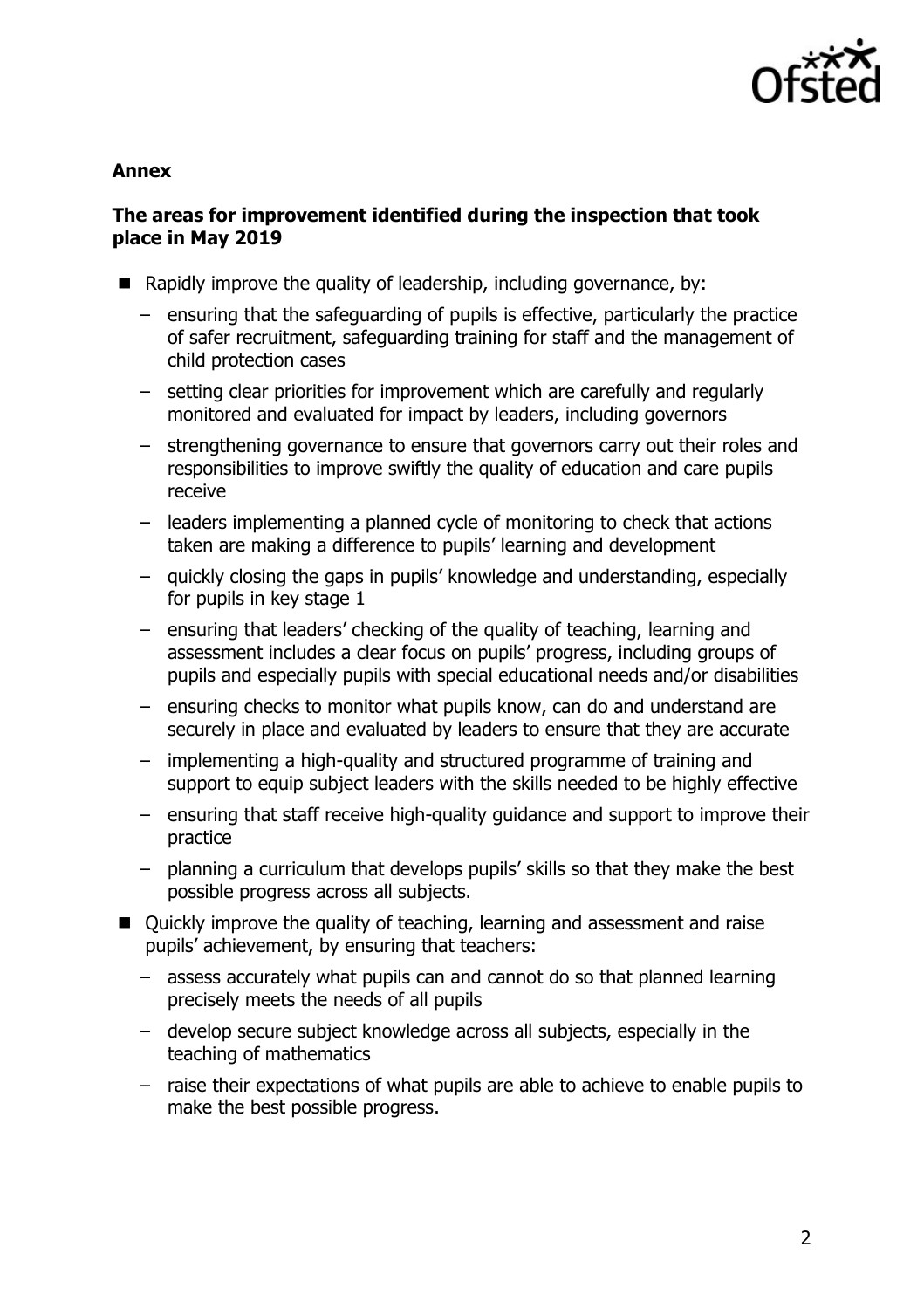

## **Report on the first monitoring inspection on 23 October 2019 to 24 October 2019**

# **Evidence**

Inspectors observed the school's work, scrutinised documents and met with the head of school, the chief executive officer (CEO) of Wimborne Teaching School, the director of school improvement for the trust, the chair of the governing body, and the local authority senior adviser for school improvement.

The lead inspector did not evaluate how the school is closing the gaps for pupils, especially in key stage 1 and for those with special educational needs and/or disabilities (SEND) on this visit.

# **Context**

The headteacher resigned in August 2019 and the contract of the teacher of Years 1 and 2 came to an end. The local authority appointed a head of school who started in September 2019. Governors from Pamphill have seconded a teacher for Years 1 and 2 from Wimborne Academy Trust. The teacher will be in post during 2019 and 2020. The process of the school's conversion to academy status has begun but is not completed.

### **The progress made by the school in tackling the key areas for improvement identified at the section 5 inspection**

Since the start of term, the head of school has created an orderly environment for learning. A logical layout of rooms is in place. For the first time, children in Reception have access to an outdoor area. Classroom walls now display learning prompts that teachers and pupils use well. The head of school has begun to establish a library with engaging books.

The head of school has reorganised the curriculum so that it follows the national curriculum. She has ensured that each subject provides suitable challenge for pupils and learning that contributes to pupils remembering more. Teachers are following the guidelines that she supplies. The head of school monitors teachers' and pupils' work regularly so that the pace of improvement continues. Pupils speak positively about their current enjoyment of learning.

The head of school assessed accurately the phonics knowledge for children in Reception and pupils in Year 1. She has wasted no time in training staff to pronounce phonics sounds properly. This is helping pupils to read and write whole words more effectively. The head of school models ways of teaching to colleagues frequently so their practice is improving.

The school continues to be a hub of the community. As a result, pupils have many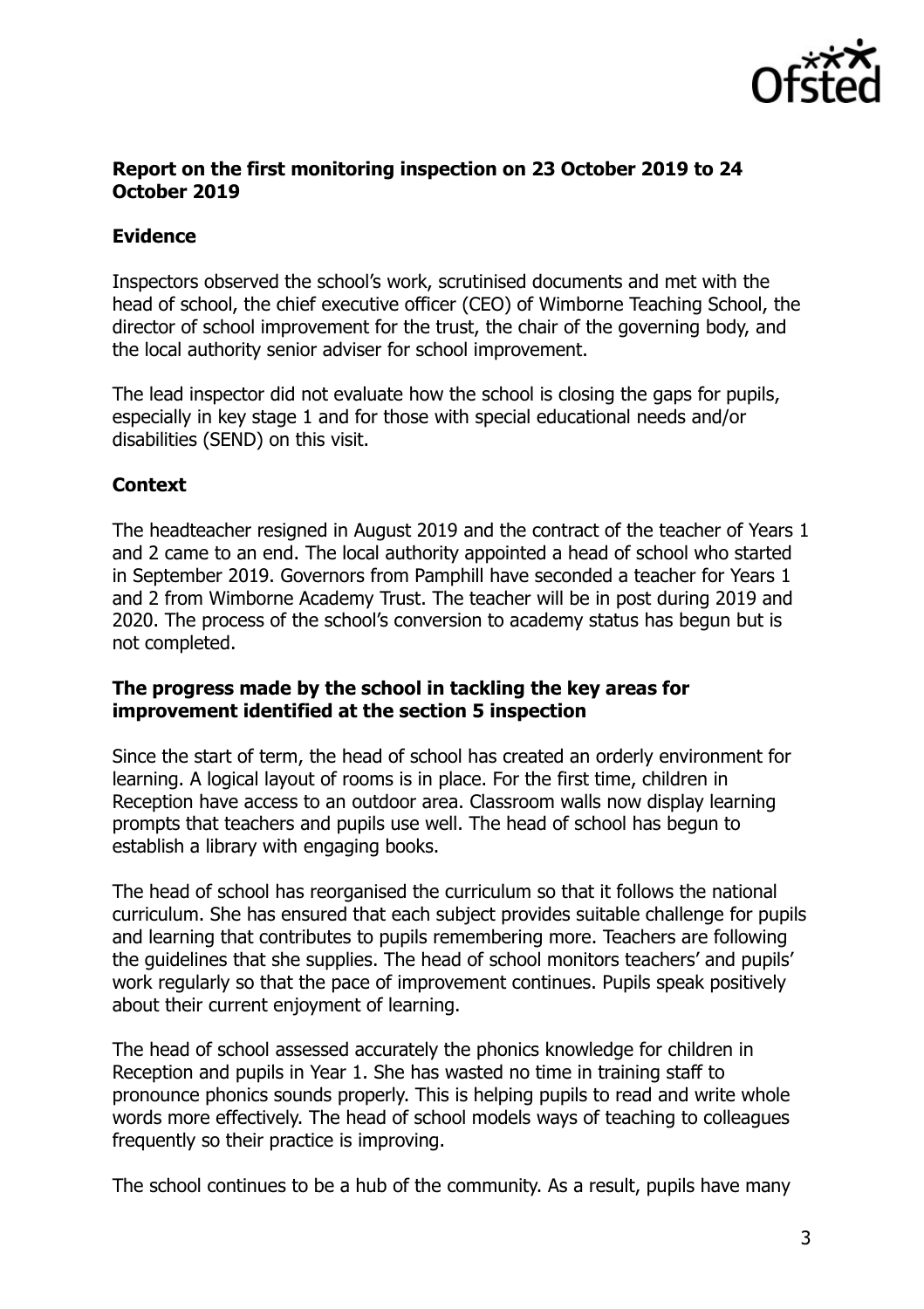

rich experiences beyond academic work. There are sports clubs, a gardening club and a school choir which many pupils attend. During the inspection, pupils were working on business initiatives related to their school work.

Pupils' behaviour has improved because the rules are clearer. Pupils can gain rewards for good behaviour. They like the incentives such as 'golden time'. Equally, pupils are aware of what will happen if they misbehave. High-level disruption does not happen anymore. The occasional incidents of low-level disruption occur when teaching is poor, and pupils are bored. The mid-day supervisors and teaching assistants are clear about their duties at break- and lunchtime. Staff supervise pupils well at these times and there are fewer accidents as a result.

With the support of the local authority, the diocese and the teaching school, school leaders, including governors, are preparing well for academisation in 2020.

### **The effectiveness of leadership and management**

Since July 2018, the school has received significant support with leadership and management. As a result, safeguarding is effective. Leaders made this a priority so that pupils are safe. The checks on staff recruitment are stringent. The site is safe. New fences and locked entrances ensure that pupils and visitors cannot get in and out of the school at any time without going through reception. Staff have received training in the most recent aspects of safeguarding. They know the signs to look for if a pupil is vulnerable. They act upon any concerns with sensitivity and urgency. Pupils know how to keep themselves safe, especially when using the internet.

With the support of the teaching school, leaders and the local authority, the head of school has put in place a suitable improvement plan. She monitors this regularly to ensure that there is no let-up in the progress that pupils are making. Current leaders have an accurate understanding of the strengths and weaknesses of the school. They know that the improvements are at an early stage and there is plenty more to do.

Leaders have raised the expectations of pupils and staff. Pupils are now working at a level suitable for their age. Teachers are assessing pupils' learning more often and getting better at correcting any misconceptions.

The middle leaders have received leadership training from Wimborne First School but are not yet taking effective responsibility for their roles.

Leaders have worked well with parents and carers and the local community. Parents are very supportive of the school and value the openness of the head of school. They attend workshops and meetings keenly. A mathematics workshop for parents held during the inspection is a good example of this. It provided the opportunity for many parents to understand how mathematics is now taught in school, and to help their children with homework and solve some mathematical problems that are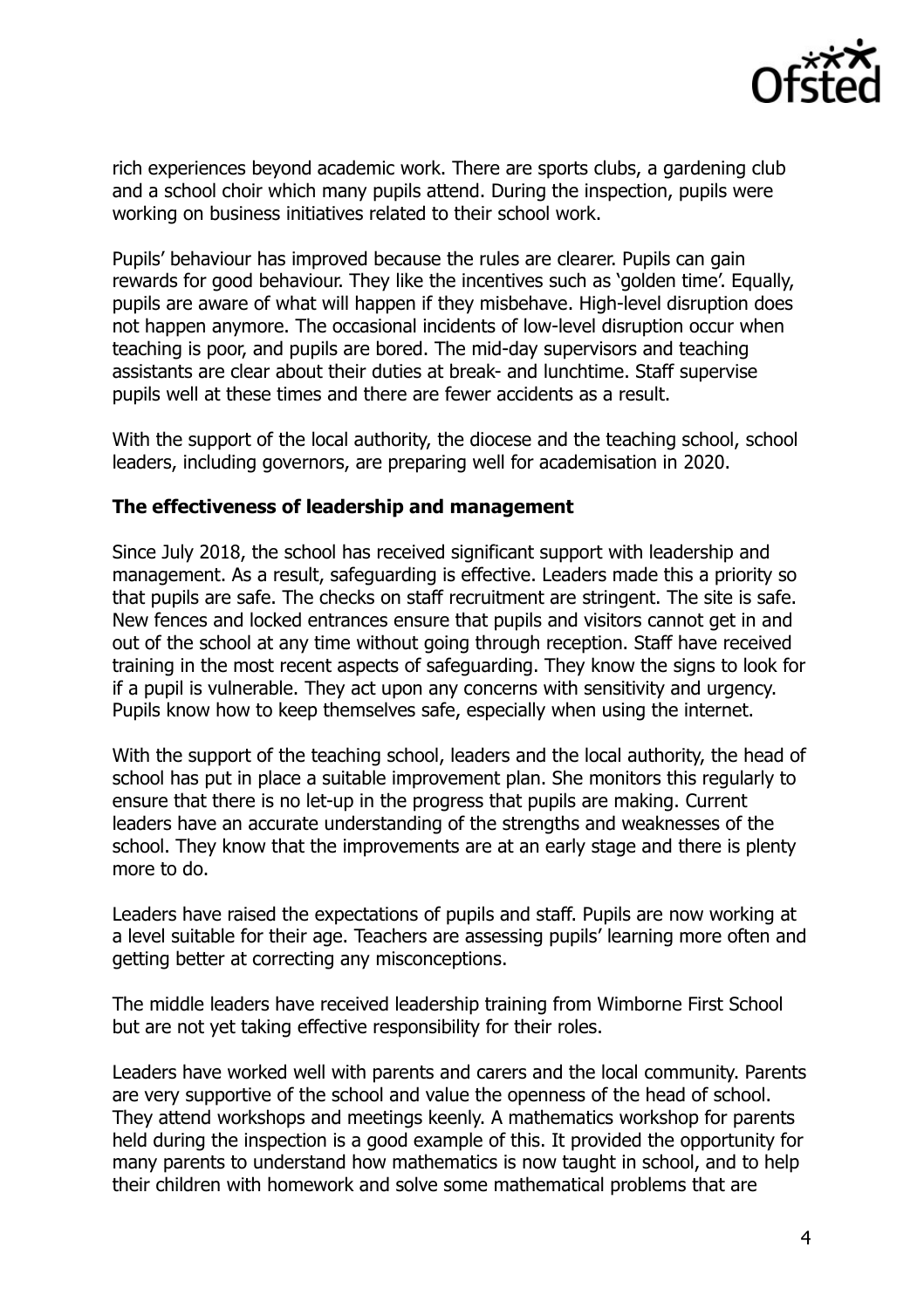

normally planned for pupils.

## **Strengths in the school's approaches to securing improvement:**

- The effective and regular meetings, led by the local authority, identify the improvements that the school is making and what actions remain a priority. Representatives from the diocese, the teaching school and school leaders attend. As a result, every participant knows what to focus on in the weeks ahead.
- The appointment of a permanent head of school in September 2019 has ensured that there is a constant leadership presence and consistency in actions taken.
- Leaders have prioritised the stages for improvement carefully. They are making sure that actions taken are in a realistic timescale. They are embedding practice, such as new behaviour rules, before starting on another initiative.

#### **Weaknesses in the school's approaches to securing improvement:**

- All governors are new to the school, though experienced in governance, apart from one. They have not yet had time to challenge and support school leaders effectively.
- The monitoring of pupil premium funding and its impact on the progress of disadvantaged pupils has not taken place. It is planned to take place next month.

#### **External support**

The local authority has supported the school since July 2018. Initially, it provided leadership support from a local school, Wimborne First School. This enabled the local authority to understand the scale of the problems in the school, especially the concerns about the security of the site and poor safeguarding practices. Since then, the local authority has undertaken regular evaluation and provided support to improve safeguarding. The new chair of governors at the school is also the chair of governors at Wimborne First School. He is an experienced leader who has made sure that communication with parents has been effective.

In February 2019, the local authority commissioned the support of the Wimborne Academy Trust teaching school. A local leader of education from the trust led the school from February to July 2019. A specialist leader in education (SLE), employed by the trust, supported the work of the school in English. This SLE is now the head of school and has started to improve teaching and learning and develop the curriculum in the school. An SLE in IT has undertaken one support session so far.

The current head of school was the SLE in English. Her work enabled her to understand the many issues that needed tackling, so she has made a seamless transition from one post to the next.

A representative of the diocese attends the meetings held by the local authority and